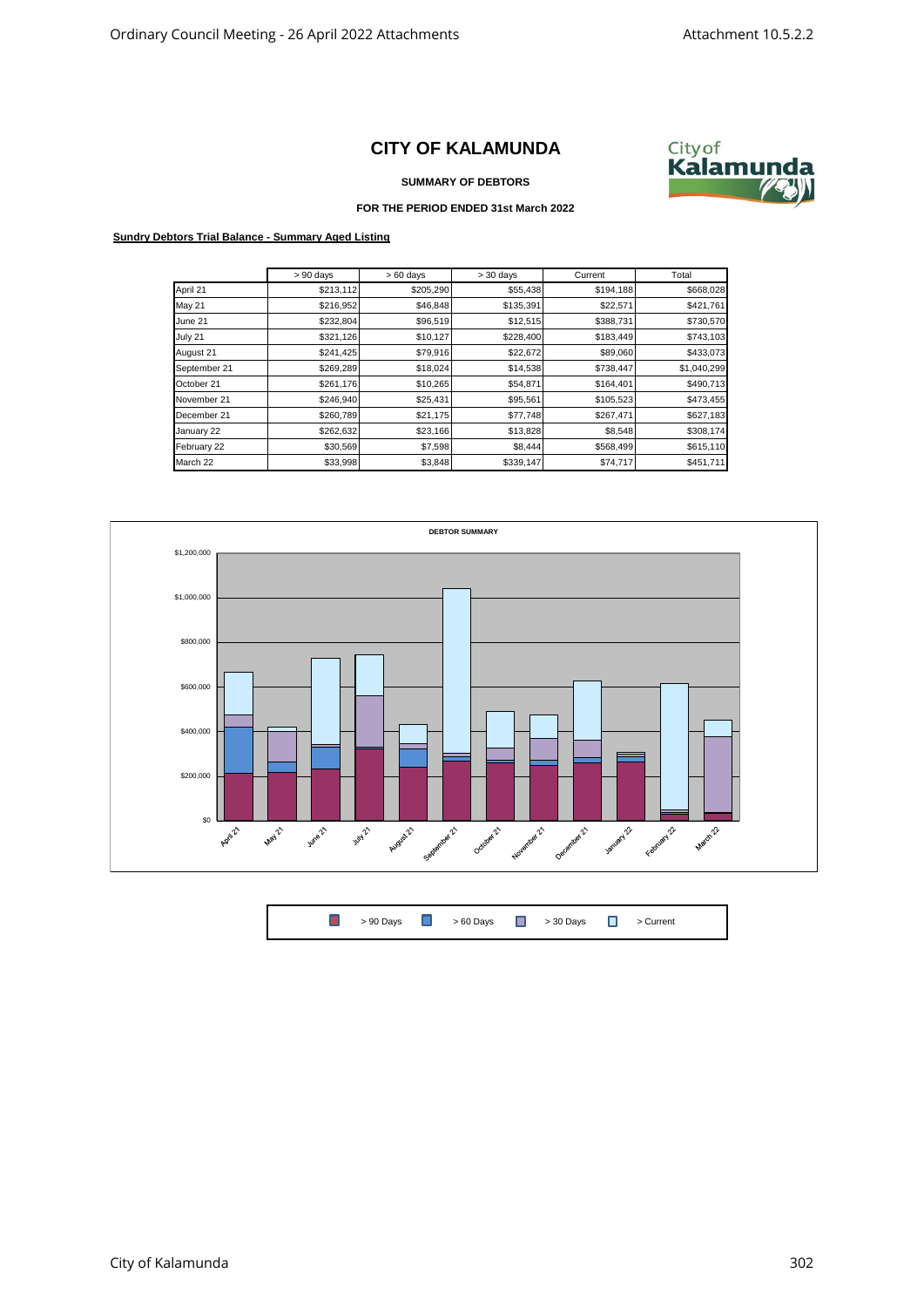|               | Cityof<br><b>Kalamunda</b><br>FOR THE PERIOD ENDED 31st March 2022                                            |                                    |                                                                  |  |  |  |
|---------------|---------------------------------------------------------------------------------------------------------------|------------------------------------|------------------------------------------------------------------|--|--|--|
| <b>AMOUNT</b> | <b>DEBTOR</b>                                                                                                 | <b>DETAILS</b>                     | <b>STATUS</b>                                                    |  |  |  |
| >90 days      |                                                                                                               |                                    |                                                                  |  |  |  |
|               | \$11,075.04 Zig Zag Gymnastics                                                                                | Lease Fees                         | Paying instalments - cash flow - no payments in March 2022       |  |  |  |
|               | \$4,950.00 Private Citizen                                                                                    | Fire-Break - reimbursement         | Final payment notice hand delivered - pending debt collection    |  |  |  |
|               | \$2,250.00 Kalamunda & District Junior Football Club^                                                         | Contribution - Extension Project   | Payment schedule in place - to be paid in full by 30/04/22       |  |  |  |
|               | \$2,156.55 Hills District Callisthenics                                                                       | Hall Hire                          | Statement issued                                                 |  |  |  |
|               | \$1,558.33 Dome Coffees Australia                                                                             | Lease Fee                          | Payment being investigated by Dome as not received by KAL        |  |  |  |
|               | \$1,550.00 Hills Karate Club*                                                                                 | Hall Hire                          | Credit note pending - adjustment of hours to hall hire           |  |  |  |
|               | \$1,186.75 Private Citizen*                                                                                   | Hall Hire                          | Hall Hire query                                                  |  |  |  |
|               | \$9,271.27 90+ Days Debts consisting of amounts under<br>\$1,000.00.                                          | 28 Debtors - average debt \$331.12 | Statements/copy invoices issued - follow up directly with Debtor |  |  |  |
|               | \$33,997.94 Total Debts 90+ Days                                                                              |                                    |                                                                  |  |  |  |
| >60 days      |                                                                                                               |                                    |                                                                  |  |  |  |
|               | \$3,197.92 Zig Zag Gymnastics                                                                                 | Lease Fee                          | Statement issued - as above                                      |  |  |  |
|               | \$650.49 60+ Days Debts consisting of amounts under 3 Debtors - average debt \$216.83<br>\$650.49 \$1,000.00. |                                    | Statement and copy invoice issued                                |  |  |  |
|               | \$3,848.41 Total Debts 60+ Days                                                                               |                                    |                                                                  |  |  |  |